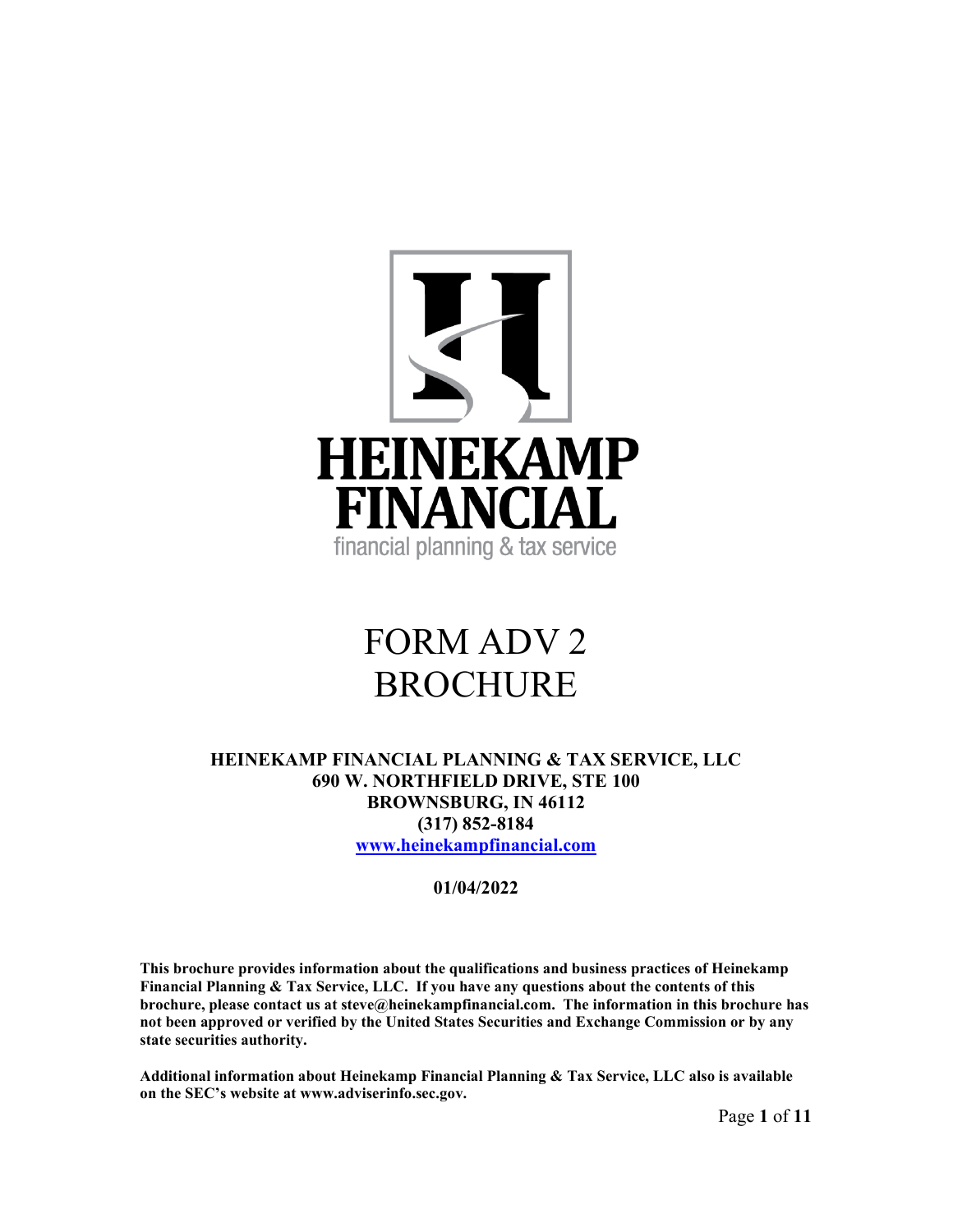# Item 2 – Material Changes

This brochure, dated January 04, 2022, does not contain material changes from the firm's prior brochure, submitted January 04, 2021.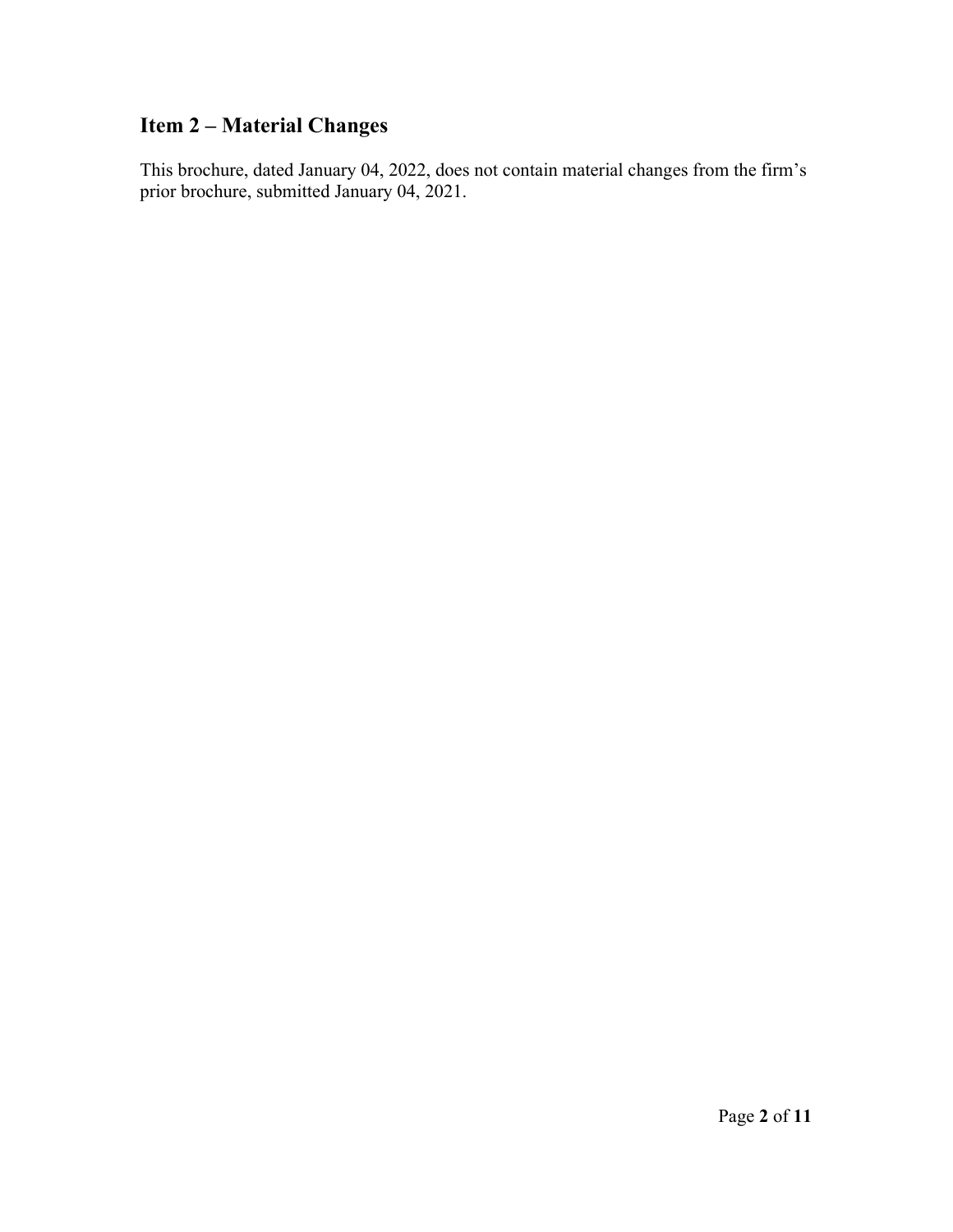| <b>Item</b>    |                                               |                |  |  |
|----------------|-----------------------------------------------|----------------|--|--|
| <b>Number</b>  | <b>Title</b>                                  | Page           |  |  |
|                |                                               |                |  |  |
|                | Cover Page                                    | 1              |  |  |
| $\overline{2}$ | Material Changes                              | $\overline{2}$ |  |  |
| $\overline{3}$ | Table of Contents                             | $\overline{3}$ |  |  |
| $\overline{4}$ | <b>Advisory Business</b>                      | $\overline{4}$ |  |  |
| 5              | Fees & Compensation                           | 6              |  |  |
| 6              | <b>Performance Based Fees</b>                 | 8              |  |  |
| 7              | Types of Clients                              | 8              |  |  |
| 8              | Methods of Analysis and Investment Strategies | 8              |  |  |
| 9              | Disciplinary Information                      | 8              |  |  |
| 10             | <b>Affiliations</b>                           | 8              |  |  |
| 11             | Code of Ethics                                | 9              |  |  |
| 12             | <b>Brokerage Practices</b>                    | 9              |  |  |
| 13             | <b>Review of Accounts</b>                     | 9              |  |  |
| 14             | Client Referrals & Other Compensation         | 10             |  |  |
| 15             | Custody                                       | 10             |  |  |
| 16             | <b>Investment Discretion</b>                  | 10             |  |  |
| 17             | <b>Voting Client Securities</b>               | 10             |  |  |
| 18             | <b>Financial Information</b>                  | 10             |  |  |
| 19             | <b>State Registered Advisors</b>              | 11             |  |  |

# Item 3 - TABLE OF CONTENTS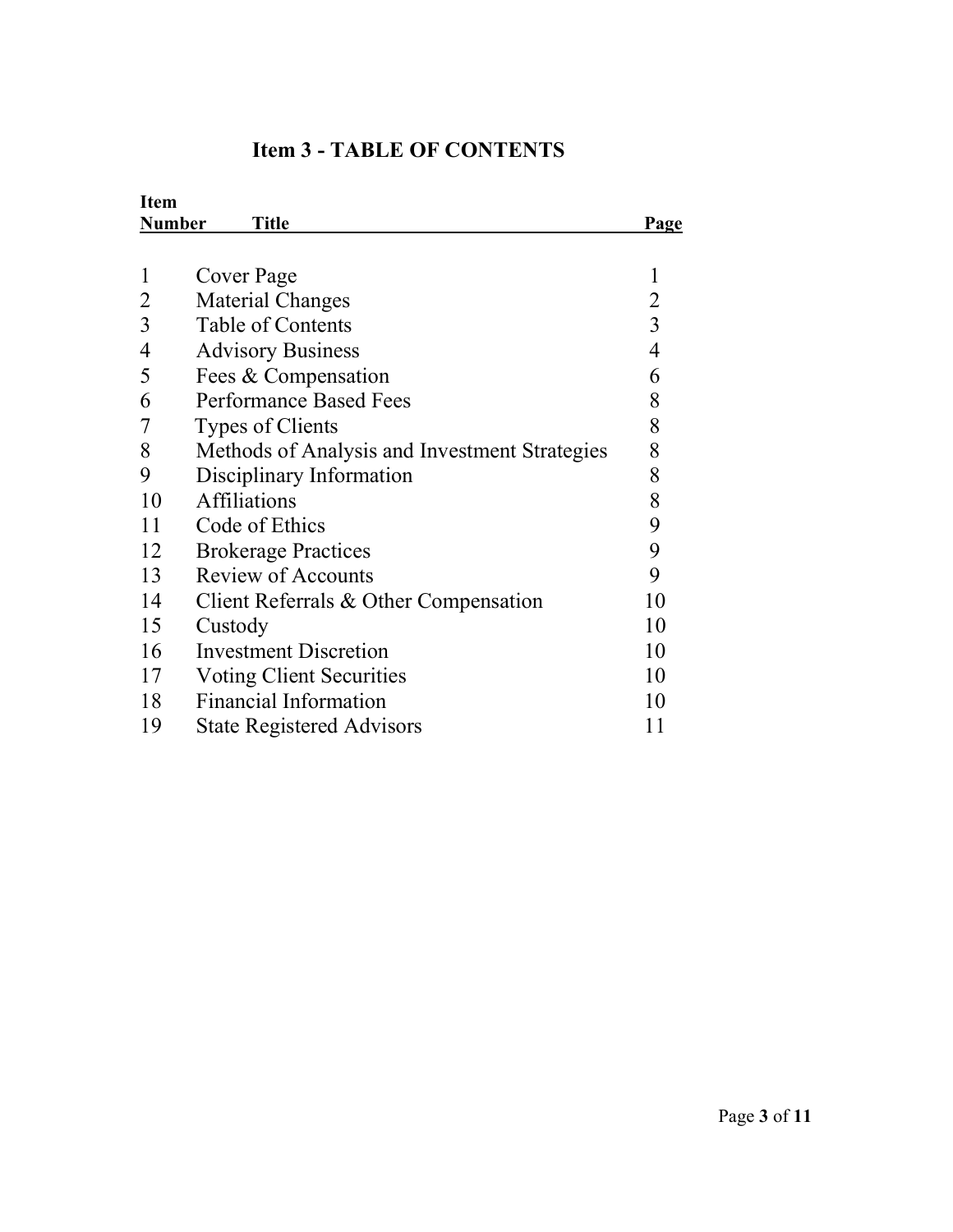### Item 4: Advisory Business

#### A. Description of the Advisory Firm

Heinekamp Financial Planning & Tax Service, LLC has been registered with the State of Indiana as an investment advisory firm since July, 1998. It is wholly owned and operated by Steven C. Heinekamp, CFP®, ChFC®, EA.

#### B. Services Offered

Heinekamp Financial Planning & Tax Service, LLC ("HFPTS") offers the following services

#### GENERAL FINANCIAL PLANNING

Based upon information provided by the client, cash flow and net worth statements are prepared, long-range projections are calculated based upon current circumstances, and recommendations are made based upon those projections. Insurance protection is analyzed and recommendations are made based upon that analysis. All this information is then compared to show the client where they are now and where the recommendations will take them on the road to financial security. This service is most valuable to individuals prepared to implement a long-range financial plan to carry them on the road to college expenses and retirement.

#### INVESTMENT PLANNING

An analysis of investments is prepared based upon the information provided. Recommendations are made based upon that analysis and products are then recommended to fulfill stated goals. This service is provided for non-qualified investments, 401(k) or 403(b) accounts, IRA's, and most other investments available to individuals. This service is most valuable to those people with a lump-sum distribution to invest, whether qualified or non-qualified, or those already involved in a long-range money accumulation program.

#### INSURANCE PLANNING

 Life, disability, and medical insurance are analyzed in conjunction with work benefits to determine the most cost effective products to use to guarantee long term financial security to you family in the event of unexpected circumstances. This service is of great value to almost all stages of life.

#### RETIREMENT PLANNING

 Various factors including social security, pensions, investments, 401(k) and IRA accounts are analyzed in relation to retirement lifestyle goals and debt to best determine what choices need to be made in leaving the work force and settling into the retirement years. This service is of most value to those within five years of retirement.

#### ESTATE PLANNING

 In conjunction with retirement planning, provisions need to be made for the transfer of an estate to the next generation. Circumstances including total net worth,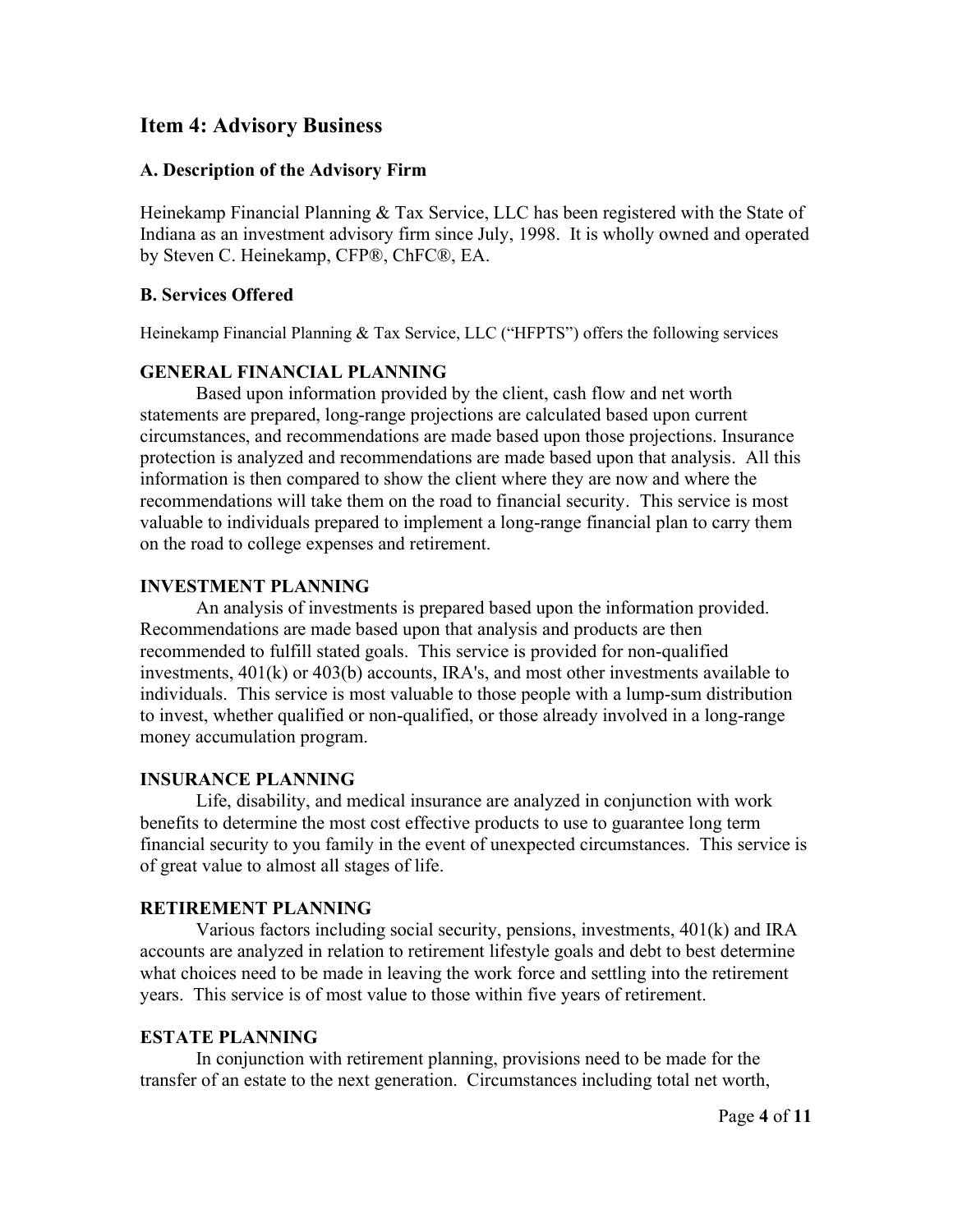insurance, qualified and non-qualified investments are analyzed to prepare a plan best suited to the individual's needs and desires for that transfer. Wills, trusts, and various other aspects of estate planning are discussed and analyzed. This service is of most value to retirees and should be used in conjunction with retirement planning; however, could be of value to any individual at any age with an above average net worth.

### TAX PREPARATION AND PLANNING

 Yearly preparation of individual tax returns and recommendations made based upon those returns. If requested a total analysis of tax reducing strategies can be made to help restructure and lower the overall tax liability of the client. This service is of value to all people in all walks of life.

### DISCRETIONARY ADVISORY SERVICES

The Investment Advisory Services provided consist of the purchase and sale of securities and management of accounts for clients pursuant to the general strategy described in Item 8.

### WRAP FEE PROGRAM

The firm currently does not participate in wrap fee programs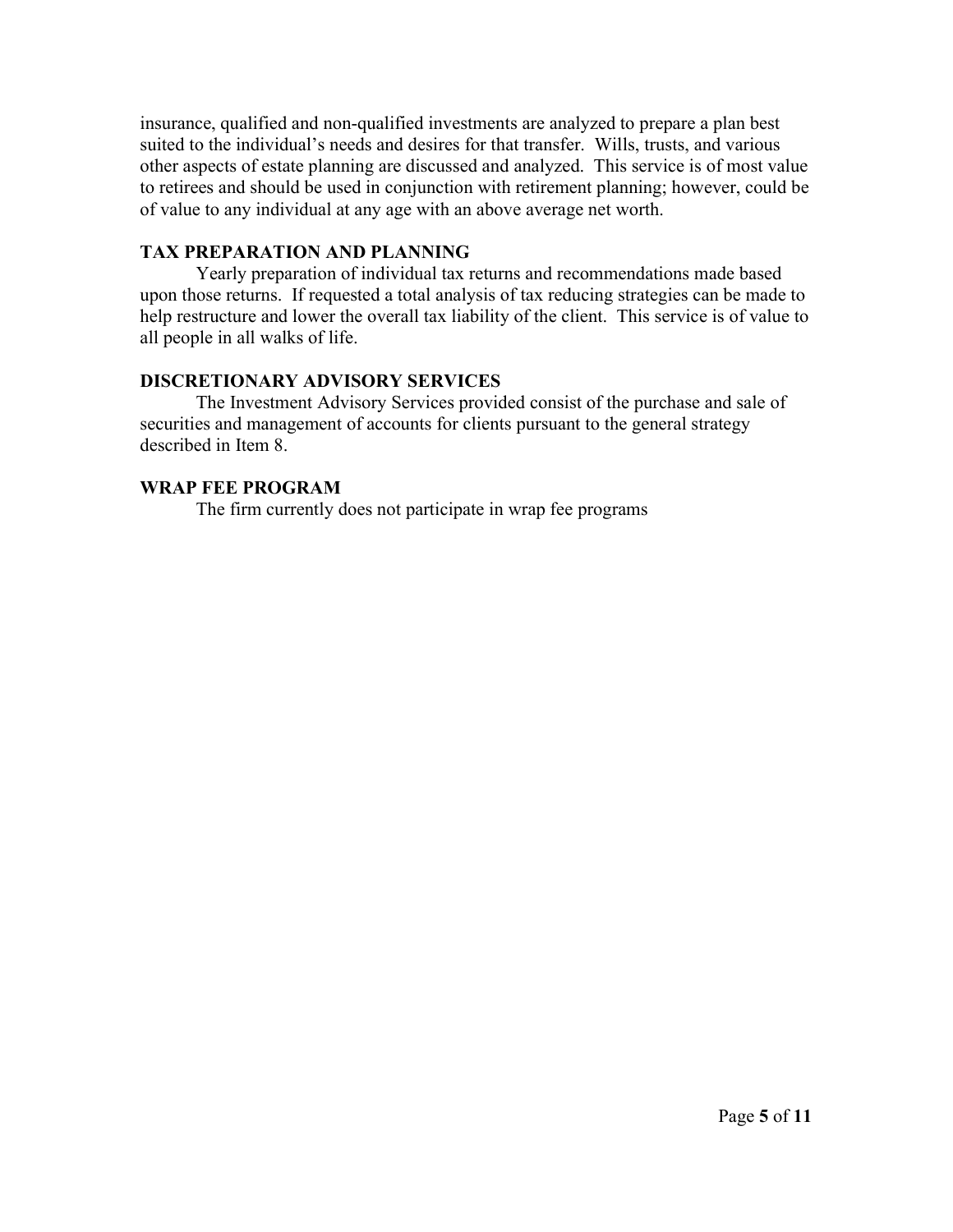### Item 5: Fees & Compensation

### SCHEDULE OF COMPENSATION

revised effective 01/01/2021

### GENERAL FINANCIAL PLANNING Initial Meeting \$ 99.00 Subsequent Office Visits \$ 50.00 Formulating a Financial Plan \$125.00 per hour\* INVESTMENT PLANNING/RECOMMENDATION Initial Meeting \$ 99.00 Subsequent Office Visits \$ 50.00 Formulating an Investment Plan \$125.00 per hour\* RETIREMENT PLANING Initial Meeting \$ 99.00 Subsequent Office Visits \$ 50.00

Formulating a Retirement Plan \$125.00 per hour\*

#### TAX PLANNING/PREPARATION

| <b>Preparation Fees</b>                                        |            |  |  |
|----------------------------------------------------------------|------------|--|--|
| Individual                                                     | $$199.00+$ |  |  |
| Includes 1040, State IT-40, Schedules A & B, electronic filing |            |  |  |
| Additional charges for extra schedules may apply               |            |  |  |
|                                                                |            |  |  |

| <b>Small Business</b>                      |                   |
|--------------------------------------------|-------------------|
| Corporations                               | $$460.00+$        |
| Partnerships                               | $$495.00+$        |
| Includes Federal and State                 |                   |
| Additional charges for other tax reporting |                   |
| Tax Research/Consultation                  | \$125.00 per hour |

#### ESTATE PLANNING

| Initial Meeting            | \$99.00             |
|----------------------------|---------------------|
| Subsequent Office Visits   | \$ 50.00            |
| Formulating an Estate Plan | $$125.00$ per hour* |

#### DISCRETIONARY ADVISORY SERVICE

The firm's standard fee for its managed advisory services is:

|                                      | <b>Standard Annual Fee (billed quarterly)</b> |
|--------------------------------------|-----------------------------------------------|
| Total Client Assets Under Management | .99%                                          |

The advisory contract may be terminated by either party at any time in writing. Fees are billed quarterly, in arears, for the advisory services provided. The fee will be based on a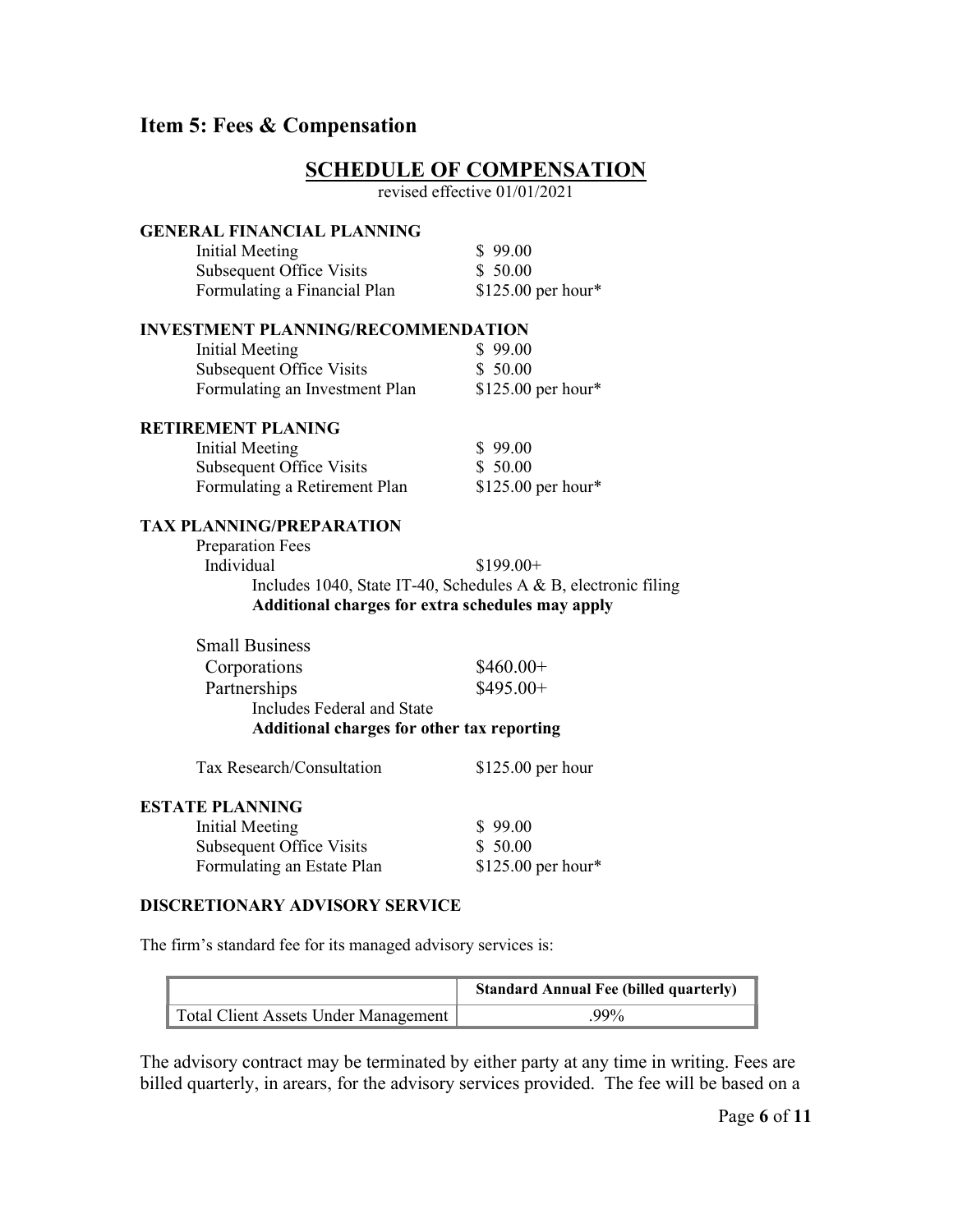percentage of the fair market value, as determined in good faith by the Advisor, all assets held in the Client's Portfolio on the last business day of the preceding calendar quarter. Fees are negotiable.

# FURTHER DETAILS OF COMPENSATION

As a general rule, the firm's compensation comes in four forms: hourly charges for financial and estate planning services, set office visit fees, management fees for discretionary advisory services and fees for tax preparation services.

Financial Planning fees are billed at an hourly rate and office visit fees apply. Once the scope of engagement is determined and the parameters of the financial plan to be devised are set, the billable hours are determined by the time spent researching, formulating, and compiling the financial plan. Further meetings to implement and review the plan are also billed at an hourly rate.

Fees for tax preparation services are separate from any other fees or commissions on the financial planning or advisory side and are based on the complexity of the tax return. Estimates of the cost of the tax service can be provided based a general fee plus additional charges for schedules and forms required beyond a basic tax return.

The direct advisory management service fees paid to this firm are in addition to the indirect management and expense fees charged by mutual funds, variable contracts, and exchange traded products, and any transaction or custodial fees charged by the Custodian. Clients whose assets are positioned in these types of investments will pay both a direct management fee to Heinekamp Financial Planning & Tax Service, LLC and an indirect management fee through the mutual fund and/or the variable provider.

In addition to the offerings through HFPTS's Discretionary Advisory Service, clients in need of financial products to implement the financial plan may be referred to SCH Enterprises, Inc., a FINRA member broker/dealer providing mutual fund, insurance, and annuity products. SCH Enterprises is an affiliated firm and principals of this firm would earn commissions on any products sold. Customers are not required to use SCH Enterprises for the financial products, and since this arrangement may present a conflict of interest, if they, in fact, do purchase products through SCH, the above mentioned hourly fees are offset by any commissions earned by principals of Heinekamp Financial Planning.

The advisory representatives of this firm are principals of an affiliated Broker/Dealer, and may receive commissions or other brokerage related fees or expenses, as disclosed more fully detailed in Item 12 of this Brochure. This brokerage relationship presents a potential conflict of interest and gives our advisory personnel an incentive to recommend investment products based on the compensation received, rather than on a client's individual needs. This inherent conflict of interest is hereby disclosed to all clients and clients should use their own determination as to the nature of the conflict.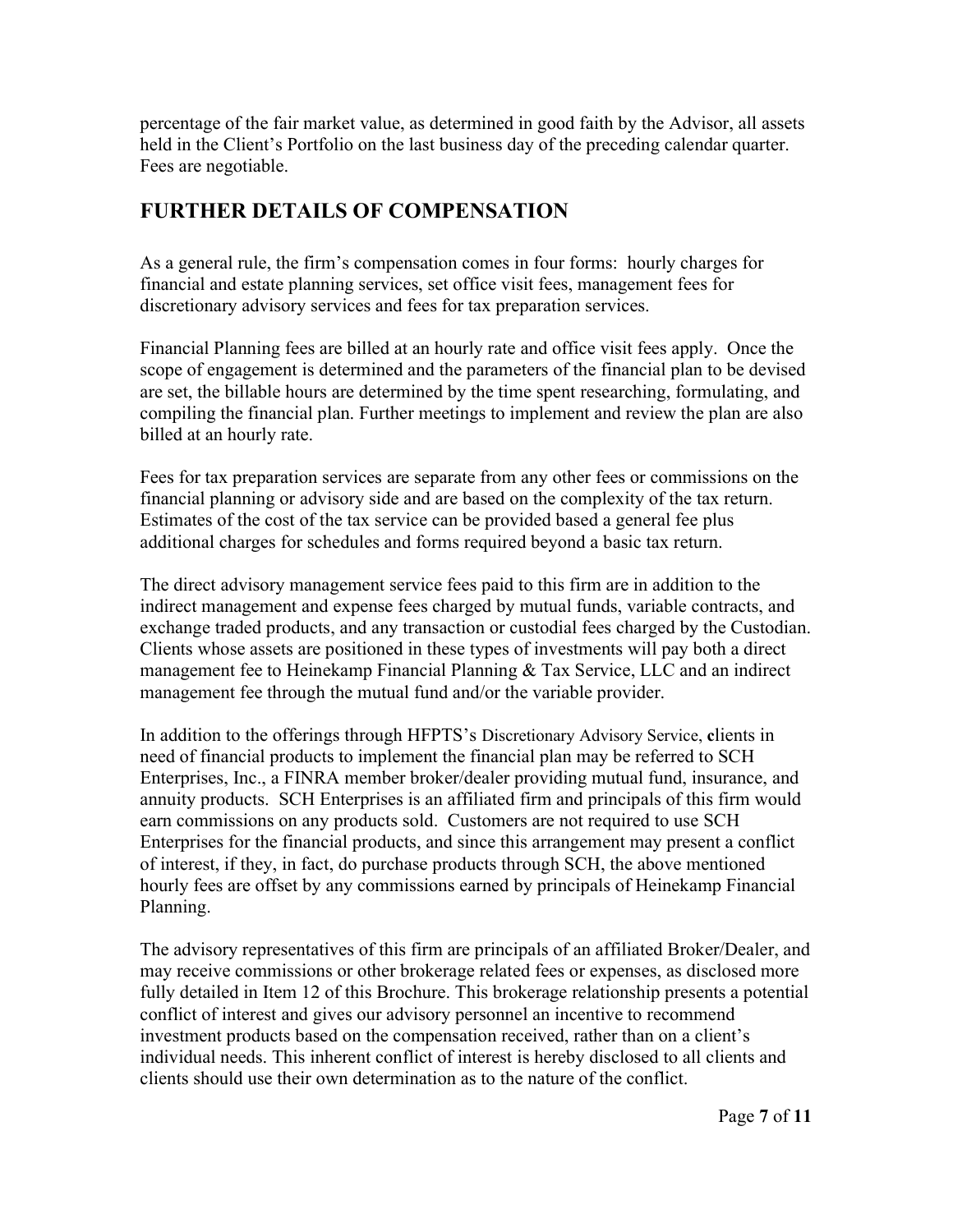No fees are charged in advance for financial planning

### Item 6: Performance Based Fees

Heinekamp Financial Planning & Tax Service, LLC does not accept performance-based fees or other fees based on a share of capital gains or capital appreciation of the assets of a client.

### Item 7: TYPES OF CLIENTS

Heinekamp Financial Planning & Tax Service, LLC serves mainly individual clients, but also provides services to small businesses and exempt organizations.

### Item 8: METHODS OF ANALYSIS & INVESTMENT STRATEGIES

The firm's advisors apply classic financial planning models to allocate investment recommendations among stocks, bonds, and cash. The client's age, stage of life, investment time frame, and risk tolerance are all considered in the formulation of recommendations. Basic asset allocation models are then utilized to construct a diversified portfolio recommendation with an appropriate level of risk. All allocation models carry some risk for the client. The level of risk is discussed and emphasis is placed on balance and diversity. Any divergence from this strategy would be based on specific client requests.

# Item 9: DISCIPLINARY INFORMATION

There is not now, nor has there ever been, any disciplinary proceeding involving the firm or any of its principals.

# Item 10: AFFILIATIONS

Steven C. Heinekamp is the sole owner of both Heinekamp Financial Planning & Tax Service LLC, and the sole owner and senior principal of SCH Enterprises, Inc., a FINRA member broker/dealer firm. If customers are in need of financial products to implement their financial plan they may choose to use the Managed Advisory Service through HFPTS or products offered through referral to SCH Enterprises.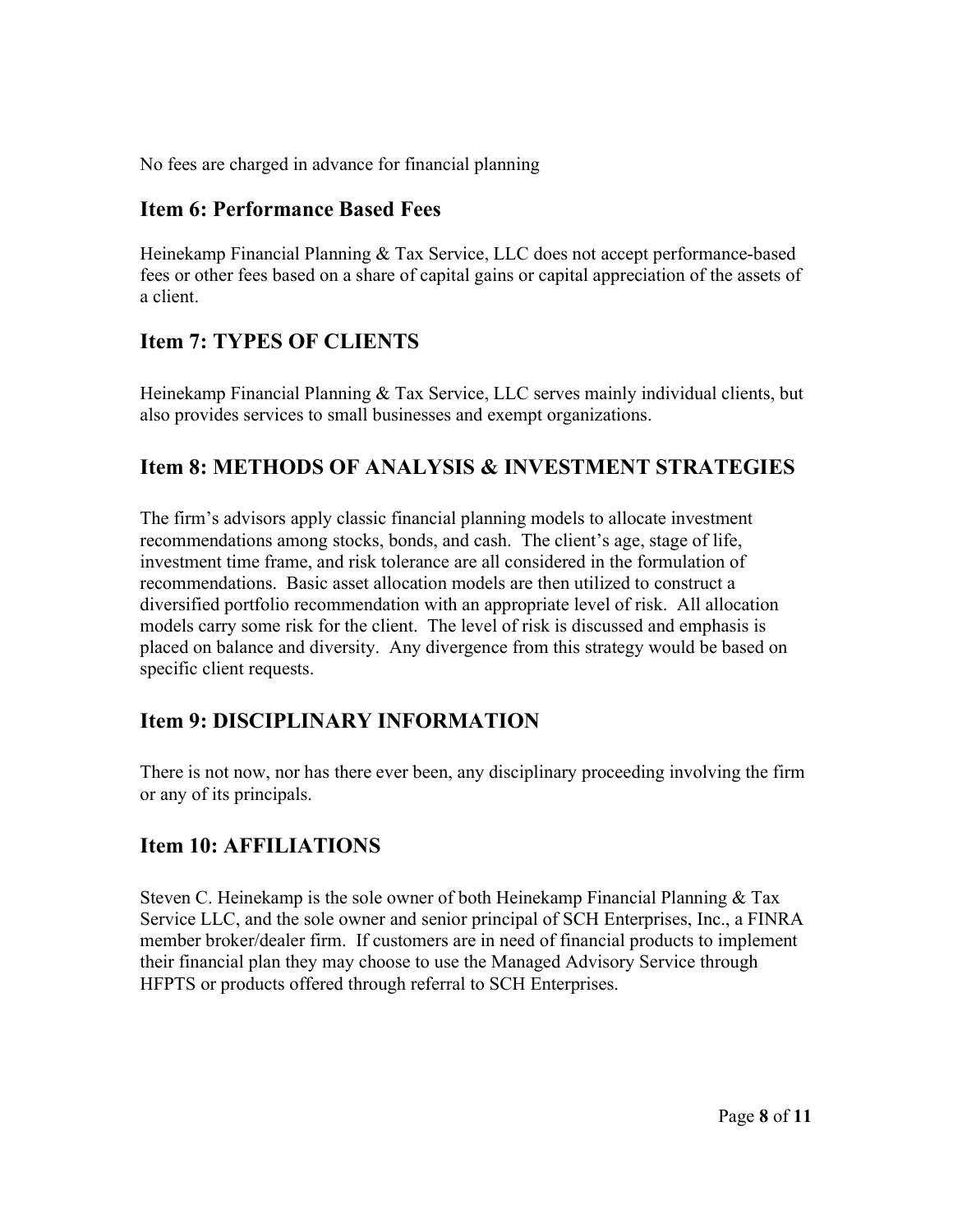### Item 11: CODE OF ETHICS

Heinekamp Financial Planning & Tax Service, LLC adheres to the strict ethical and continuing education requirements of the CFP Board of Standards. You can learn more regarding the specific ethical standards by visiting www.cfp.net. Additionally, the tax preparation services are provided by an enrolled agent subject to similar strict ethical and continuing education guidelines by the Internal Revenue Service. It is the strict conviction of this firm business to act in the best interests of the clients and their financial needs.

### Item 12: BROKERAGE PRACTICES

For investing needs, HFPTS may recommend that advisory clients establish brokerage account(s) with a third-party custodian. Additional financial products may be recommended when clients are referred to the affiliated broker/dealer, SCH Enterprises, Inc. As a limited broker/dealer, SCH Enterprises provides mutual fund and annuity investments. As a general rule, the mutual funds will carry a front end sales charge and the annuities will carry a back end surrender charge. All mutual funds and variable annuity subaccounts contain internal management fees. SCH Enterprises representatives earn commissions and trail fee compensation upon the sale of these products. If the SCH Enterprises representative is commonly affiliated with Heinekamp Financial Planning, commissions earned offset any hourly charges billed by Heinekamp Financial Planning. Although HFPTS may recommend that clients establish accounts at the third-party custodian or refer them to SCH Enterprises, it is the client's decision on where to custody their assets and clients are free to choose any broker/dealer or account custodian that they desire.

# Item 13: PERIODIC REVIEWS

For those who use the investment advisory services, ongoing reviews of client portfolios occur on a quarterly basis. As clients receive quarterly reports from the custodian, this information is utilized to review portfolios. The review allows the firm to reexamine the current investments to decide if they are still appropriate to the client's goals or if any changes need to be made. Most quarters this does not result in any action, but if a change is deemed necessary, the firm will continue to apply the guidelines described in Item 8. Annually, the firm sends reminder cards asking clients to schedule a time to come in to the office for a more formal review and many times rebalancing or other changes are agreed upon at the annual meeting.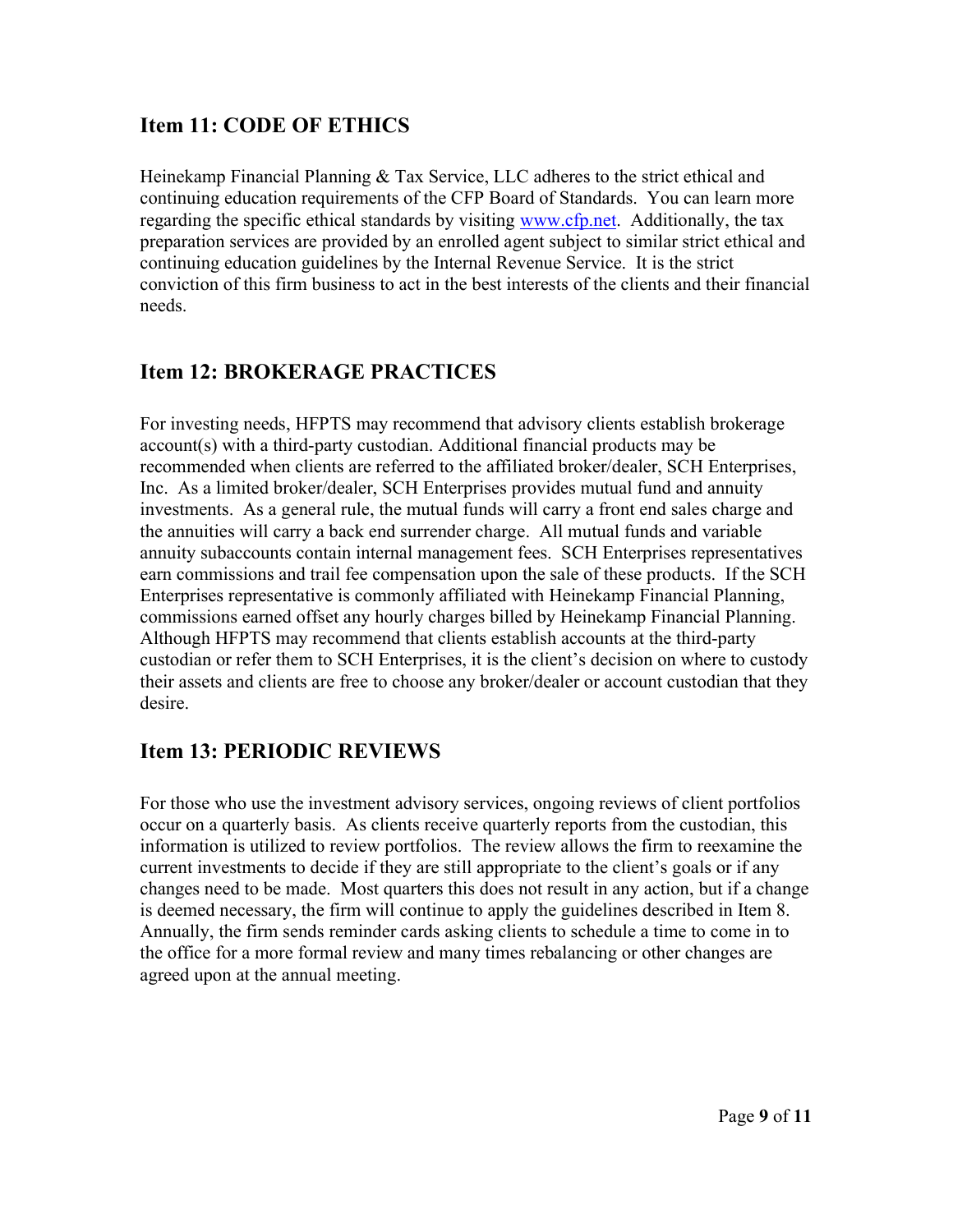### Item 14: CLIENT REFERRALS AND OTHER COMPENSATION

The firm does not receive compensation for referring clients and contemplates no arrangements for such in the future

### Item 15: CUSTODY OF FUNDS

The firm does not hold custody of any client funds. All funds are held by the Brokerage firm or Custodian firm of the client's choosing. The Brokerage firm or Custodian firm sends monthly or quarterly statements directly to clients on a regular basis. These statements must be carefully and thoroughly reviewed by clients.

### Item 16: INVESTMENT DISCRETION

Heinekamp Financial Planning & Tax Service, LLC does maintain Discretionary authority in client accounts, and clients must authorize the use of discretion when opening their account. Discretion is limited discretion, allowing this firm to execute trades, rebalance accounts, and buy and sell investments within client accounts, in accordance with the Investment Advisory Agreement.

# Item 17: VOTING CLIENT SECURITIES

The firm does not accept any authority to vote client securities.

# Item 18: FINANCIAL INFORMATION

The firm does not require any advance retainer or prepayment of fees for any investment advisory services.